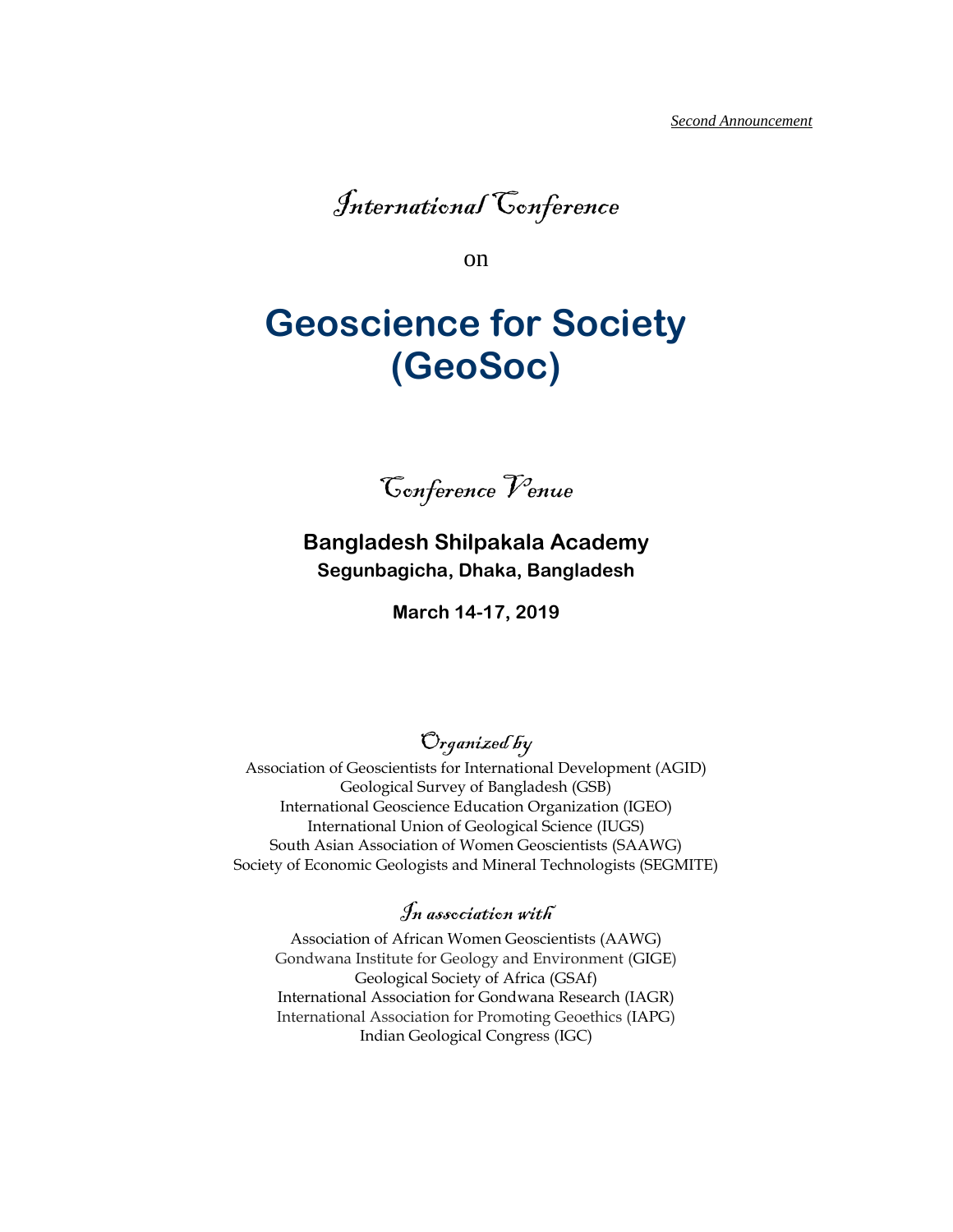Worldwide geoscientists are cordially invited to attend the Dhaka Event 'GeoSoc' to be held in March 14- 17, 2019. Your attendance and scientific contribution will make the event a success. After circulating the first announcement, a good number of foreign geoscientists have expressed their interest to attend the conference. A short note on organizers and associated organizers of GeoSoc are given below.

**AGID (Association of Geoscientists for International Development)** was founded in Canada in 1974 by a small group of geoscientists with the thought that geoscience and geoscientists could play more active role in international development. AGID provides with continuous forum for exchanging ideas, experience and information concerning with the role of geoscience in worldwide development activities. Therefore, aims of AGID are to promote application of geoscience knowledge for sustainable development and improve quality of life emphasizing on society of developing world. AGID has organized/sponsored about 300 geoscience projects in Asia, Africa, Latin America, North America, Europe, Australia and the Pacific. Website:www.bgs.ac.uk/agid

**GSB (Geological Survey of Bangladesh)** is research based national organization under the Ministry of Power, Energy and Mineral Resources, Government of the People's Republic of Bangladesh. Exploring mineral resources and carrying out geoscience research works are the objectives of GSB. It renders advisory services to the Government and other organizations in defining and formulating policy regarding conserving resources and environment for the development of the nation. For finding a good number of mineral resources, especially for discovering rich coal fields GSB was honored by an Independence Day Award 1994 of Bangladesh in the field of science and technology. Website: www.gsb.gov.bd

**IGEO -** The International Geoscience Education Organization ( [www.geoscied.org/\)](http://www.geoscied.org/) was formed in 2000, Sydney. Its objectives are to promote geoscience education at all levels, enhance the quality of geoscience education internationally and encourage development of public awareness of geoscience, particularly amongst young generation. In achieving these objectives, IGEO monitors international provision of geoscience education and fosters communication among geoscience educators worldwide. It liaises with professional bodies concerned with geoscience education. IGEO organizes the quadrennial international conference on GEOSCIENCE EDUCATION, and the annual International Earth Science Olympiad. Affiliated with IUGS, it actively participates in the International Geological Congress – a scientific program of IUGS.

**IUGS (International Union of Geological Sciences),** the largest professional geoscience or earth science organization formed in 1961, represents world geoscience community through its 121 national and regional adhering and about 60 affiliated bodies. It encourages cooperation and participation in geoscience with a view to understanding earth process and earth resource in relation to human welfare. IUGS achieves its objectives through two major scientific programs- IGCP (International Geoscience Program) in which millions of worldwide geoscientists involve by IGCP projects and IGC (International Geological Congress) where thousands of world geoscientists attend to present their scientific contribution every 4-year interval. Website: www.iugs.org

**SAAWG (South Asian Association of Women Geoscientists)** was founded by AGID as outcome of GeoHost Award to AGID Group for performing AGID's scientific activities at the 35<sup>th</sup> IGC Platform in Cape Town, South Africa in 2016. The mission and vision of SAAWG are to empower women geoscientists through knowledge based capacity building, skill development in field work and also to encourage, enhance and recognize their activities, efficiencies & worldwide representations in the field of geoscience. SAAWG would advocate safety and security of women working in geoscience and therefore discourage any sort of gender discrimination and harassment. Website: [www.saawg-agid.org](http://www.saawg-agid.org/)

**SEGMITE (Society of Economic Geologists and Mineral Technologists)** is a registered, non-profit and non-government organization founded in Peshawar in 1989. Society aims to strive for sustainable development for water and mineral resources, mining and fuel industries in Pakistan and other countries. SEGMITE provides a forum for geoscientists / engineers / environmentalists and those engaged in enterprises related to these sectors of economy. The Society has a large number of Life Members and Corporate Members from Pakistan and abroad. It also publishes Quarterly (Online) International Journal of Economic and Environmental Geology [\(www.econ.envoron-geol.org\)](http://www.econ.envoron-geol.org/). Membership form is available on its website [\(www.segmite.org\)](http://www.segmite.org/).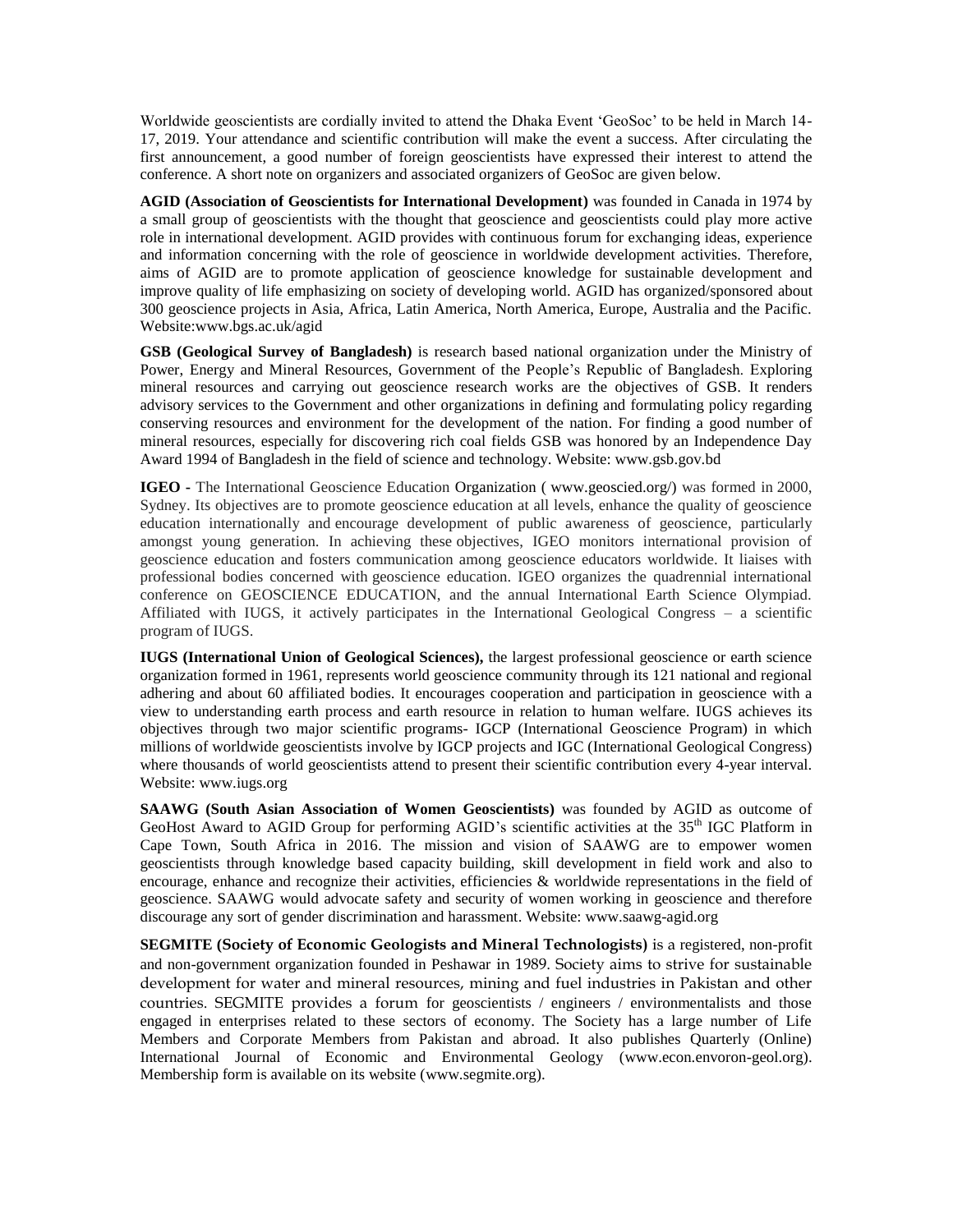**AAWG (African Association of Women in Geosciences)**: During geological meetings, the participation of women geoscientists was noticed and raised as a concern. In order to help to rectify this discrepancy, a decision was taken to form an association in order to encourage women geoscientists in Earth Sciences related conferences and to inform about or become involved in gender issues related to the Earth Sciences. In 1995, African Association of Women in Geosciences was born in Nairobi, Kenya. The mission of the association is to promote Earth .Sciences for Society and to promote women through numerous activities. Website: [www.aawg.org](http://www.aawg.org/) 

**GIGE (Gondwana Institute for Geology and Environment)** is a non-governmental and nonprofit international organization with the main office located in Hashimoto, Japan and several chapters in Gondwana countries. Main objectives of GIGE includes: i) to improve knowledge on geology, environment and natural hazard of Gondwanan areas. ii) to improve and enhance international collaborations and understandings among people and societies mostly related with the above activities, and iii) to improve educational and research environments related with geosciences in Gondwanan countries. GIGE was inaugurated in 2001 and since then continuously actively conducting activities following the above objectives.

**GSAf (Geological Society of Africa)** is the Pan African Geoscience Society established in 1973 with objectives of promoting African geosciences by encouraging and supporting research, education & training programs, conferences & meetings; establishing national societies; developing mineral-water-hydrocarbon resources for environmentally sustainability and thus improving socio-economic conditions of the African continent Serves as channel for expressing views of African geoscientists, encouraging the highest standards professional competence and conducting geoscience practice with ethics. Publish high standard journal like Journal of African Earth Sciences (JAES). The permanent secretariat is at the Faculty of Natural Sciences, Addis Ababa University, Ethiopia.

**IAGR (International Association for Gondwana Research)** is a non-governmental and nonprofit international organization with the main office located in Beijing, China. Main objectives of IAGR includes: i) to provide a common scientific forum for the integration and exchange of geoscientific information, particularly from Gondwana terrains for the benefit of humanity ii) to exchange and promote scientific research and academic pursuit on Gondwana, particularly in developing countries. iii) to help in developing guidelines and policies for resource identification, utilization and environmental management in Gondwanan terrains. IAGR was established in 1995 and since then has continuously been conducting activities following the above objectives and publishing its official journal Gondwana Research.

**IAPG (International Association for Promoting Geoethics)** is a multidisciplinary, scientific platform for widening the discussion and creating awareness about problems of Ethics applied to the Geosciences. IAPG is legally recognized as non-profit association, with 2000 members in 124 countries, and a network of 30 national sections. IAPG promotes geoethics through the international collaboration assured by affiliations, agreements for cooperation and partnerships with numerous geoscience organizations. Documents, articles, books and tools produced can be freely downloaded from the IAPG website [\(www.geoethics.org\)](http://www.geoethics.org/): among them, the Cape Town Statement on Geoethics and the White Paper on Responsible Mining.

**ICG (Indian Geological Congress),** although founded in 1976, watershed in the history of its real growth and development had been 1986. Today, it's front runner amongst the earthsciences societies in India. Its various activities are divided into six core areas: (i) service to fraternity, (ii) service to earth sciences, (iii) harvesting & disseminating knowledge in geosciences, (iv) organiz ing forums for debate and upfront discussion on tropical issues, (v) awareness creation and (vi) talent generation from among young scientists. Well-furnished modern secretariat with latest information technology gadgets and monetary corpus for sustainable activities are its hard builtup assets.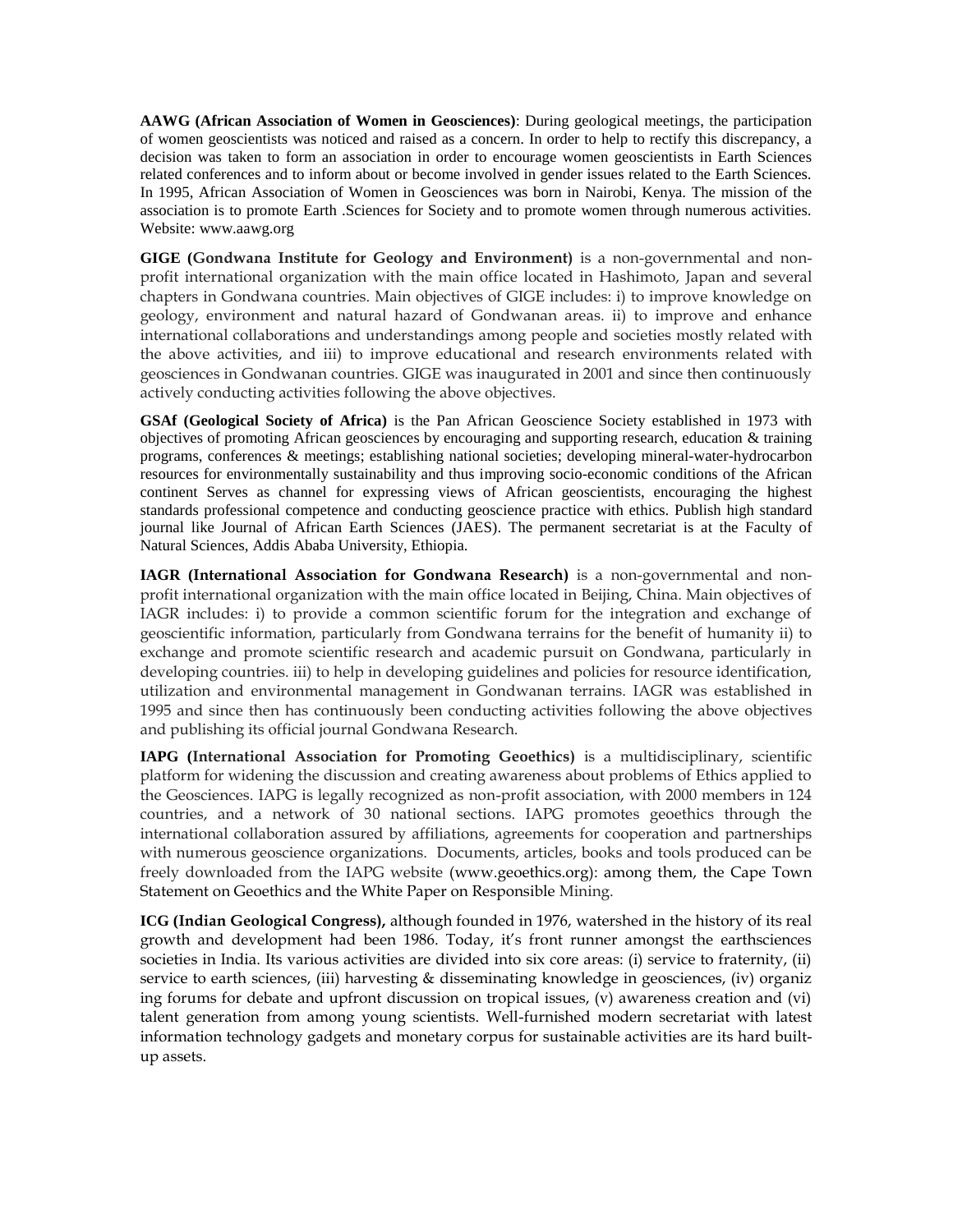#### **Objective of Dhaka Event 'GeoSoc'**

Development of urbanization, industrialization and civilization as a whole depend on earth resources like mineral, water and soil. These resources come from earth's components- atmosphere, hydrosphere, lithosphere & biosphere- the Earth System Science. But any change of these components causes geohazards which may even ruin the entire civilization. These all are subject matters of geosciences or earth sciences.

Geosciences is an intuitive and constantly changing science, and therefore geoscientists must have up to date knowledge of this field and a good concept of earth's components, earth resources and geo-hazards to discover hidden resources, utilize those resources properly and deal with hazardous impacts on society efficiently. This is possible by carrying out extensive research on these areas and applying the research findings for the welfare of the society. So, the objectives of GeoSoc-2019 are as usual to gather innovative ideas  $\&$  information from geoscientists involved worldwide with earth  $\&$  earth resources, development activities, geo-hazard, environmental ecosystems and geoeducation.

One of the aims of GeoSoc is to promote SAAWG by enhancing and encouraging participation of women geoscientists. This event has an intention to publish standard proceedings with high number of contributions from women geoscientists which will be the good achievement in establishing SAAWG. It's an AGID's pleasure to mention that during the  $35<sup>th</sup>$  IGC in Cape Town, S. Africa 2016, GeoHost Chairperson Prof. Jennette Mcgill announced the formation of SAAWG under the umbrella of AGID in presence of about 5 thousands worldwide geoscientists at the Closing Ceremony of  $35<sup>th</sup>$  IGC as outcome of GeoHost Award to AGID Group for performing AGID scientific activities at the IGC Platform.

It is greatly anticipated that geoscientists from around the world, including women geoscientists, will come forward to develop and expand the activities of SAAWG, thus strengthening its existence.

#### **Themes**

#### **A. Geoscience Education**

- Necessity of Geosciences Curricula at Pre-University level of education
- Public understanding of Geosciences Knowledge
- Earth Science Knowledge a Multidisciplinary Approach in Environmental Protection
- Promoting Geosciences Education and Awareness for the Welfare of the Society
- New approaches in Geosciences Education and Research

#### **B. Geo-Resources, Energy and Mineral based Industries**

- Exploration, Exploitation and Management of Geo-Resources
- Industrial Minerals and Mineral based Industries
- Oil & Gas Crisis and Researching alternative sources
- Coal and its future as Primary Energy Resources
- Water Resources Management and Assurance of Water Quality

#### **C. Geosciences in Developing Activities and Disaster Risk Reduction**

- Site selection for Cities, Industries and Highways, dams, bridges etc.
- Geo-planning for Urban Development & Infrastructure and protecting Ecosystem
- Impact of Development activities on Natural Environment and its Remedy
- Geological Surveys, NGO, Private & Public Sectors in Disaster Risk Mitigation
- Climate change, Ecology and Biodiversity

#### **D. Women in Geosciences**

- Women geoscientists in resource development, geosciences education and research
- Women participation in geo-development activities is much low Why?
- Role of Govt. agencies to encourage women participation in geosciences
- Contribution of women geoscientists in mining and petroleum sector
- Women in environment protection & popularizing geosciences for the welfare of a society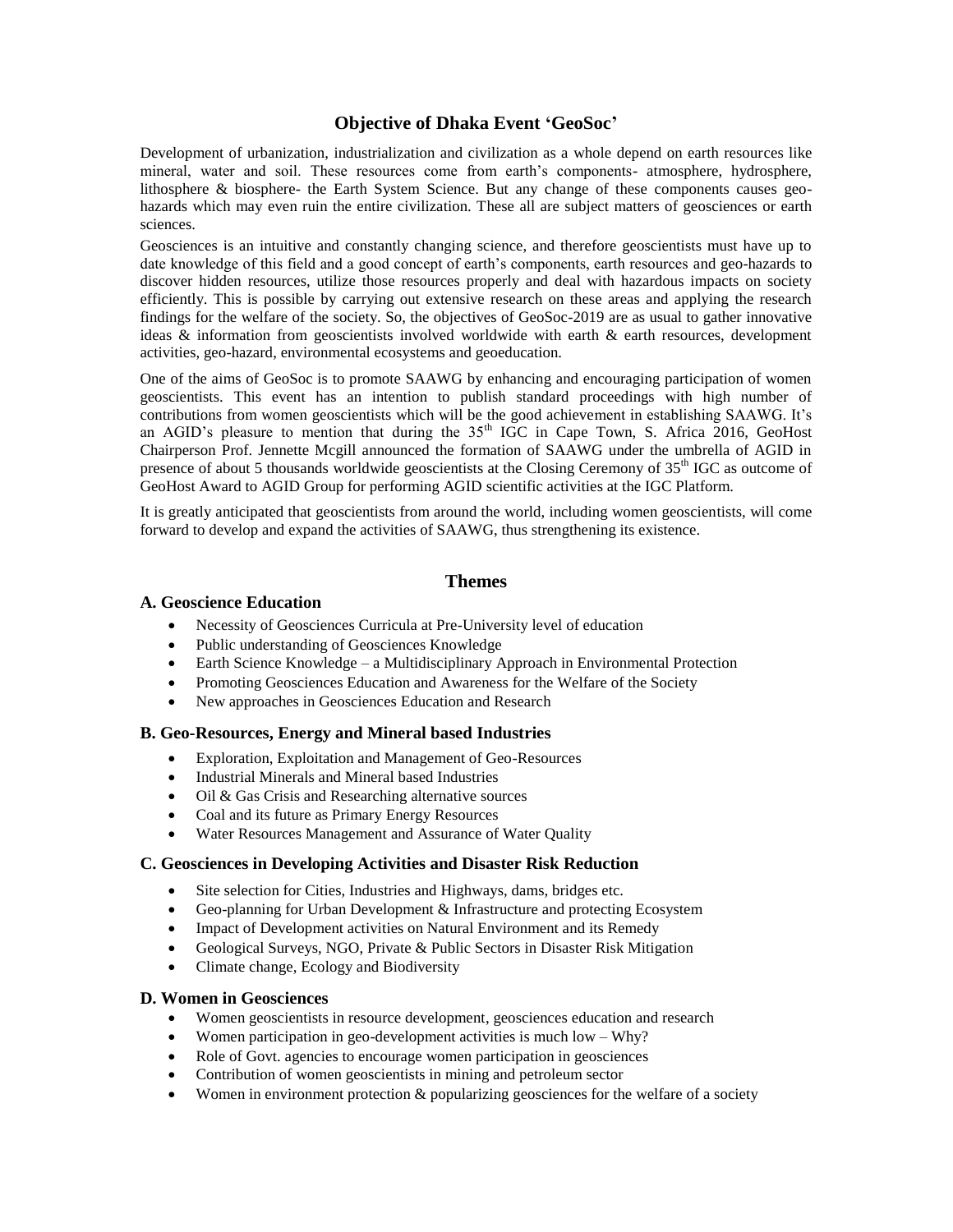#### **Call for Paper**

Papers are invited from worldwide geoscientists for presentation at 'GeoSoc-2019'. The paper will not exceed 10 pages along with abstract within 500 words, figures, tables and list of references in Type-script and on A4 size paper. Papers should be sent to the Convener by e-mail.

#### **Guidelines for Paper**

| Language: English                                             |                                                 |
|---------------------------------------------------------------|-------------------------------------------------|
| Title: 14 font, caps-small. Times New Roman;                  | Text: 10 font, Margin: L-2.54 cm; R-2 cm.       |
| Author(s) name: $12$ point font cap -small.                   | Figure: Within text; caption at the bottom.     |
| Affiliation: 10 point font, cap -small.                       | Top:1st. page 3cm; other pages-2cm; Bottom-2cm. |
| Headlines: 12 point font, cap -small, bold.                   | Poster size: Length 120 cm; width 90 cm.        |
| Figures and photographs: B&W and line works: at least 300 dpi |                                                 |

#### **Publication**

Abstract volume will be distributed during the conference. Full papers will be published as standard Proceeding reviewed by the Editorial Board. Souvenir volume, containing detail programme of the conference; list of participants; advertisements received from home and abroad along with the lists of advertising / sponsoring /exhibiting organizations, will also be distributed. It may be noted that Proceedings of NESDA conference (2003) and limited number of Proceedings of GeoDev conference (2009) will be available at the registration desk, on first come first serve basis, only for the author(s). **[**

## **Registration Fee**

| A. Conference                       | <b>B.</b> Exhibition Stall<br>(?) | C. Field Excursion                                         |
|-------------------------------------|-----------------------------------|------------------------------------------------------------|
| $\triangle$ Foreign Participant     |                                   | Field excursion to Narshingdi                              |
| * Developed Countries: US\$ 450     | Stall Size: 3 x 3 sq. metre       |                                                            |
| Accompanying Person: US\$ 300       |                                   | i) $1st$ day – Educational & industrial                    |
| * Developing Countries: US\$ 350    | Stall Fee for -                   | Complex, Belabo Gas Field, Wari-                           |
| Accompanying Person: US\$ 200       |                                   | Bateshwar Archaeological Site                              |
|                                     | Foreign Exhibitors: US\$ 300      |                                                            |
| * Living in Bangladesh: US\$ 50     |                                   | ii) $2nd$ day – River Cruise                               |
| * Students Participant: US\$ 250    | BD Exhibitors: BDT 25,000/-       |                                                            |
| ◆ Bangladeshi Participant: BDT 2000 |                                   | Cost: BDT. 2000 per person (both for<br>foreign $&$ local) |
| * Bangladeshi Student: BDT 1000     |                                   |                                                            |

*\*AGID may waive/ cover registration fee of local geoscience student presenters especially in case of girl to encourage them* 

#### **Tentative Programmes**

| Date/Dav | $09.00 - 10.00/$       | 11.15-11.30                                                                     | 11.30-13.00 | 13.00-14.00 | 14.00-16.00                | 16.00-16.30 | $16.30 - 18.00$ |
|----------|------------------------|---------------------------------------------------------------------------------|-------------|-------------|----------------------------|-------------|-----------------|
|          | $10.00 - 11.15$        |                                                                                 |             |             |                            |             |                 |
| 14 March | Registration /         | Refreshment                                                                     | Scientific  | Lunch break | Scientific                 | Tea break   | Scientific      |
| Thursday | Opening                |                                                                                 | Session     |             | Session                    |             | Session         |
|          | Ceremony               |                                                                                 |             |             |                            |             |                 |
|          | $09.00 - 11.00$        | $11.00 - 11.30$                                                                 | 11.30-13.00 | 13.00-14.00 | 14.00-1600                 | 16.00-16.30 | 16.30-18.00     |
| 15 March | Scientific             | Tea break                                                                       | Scientific  | Lunch break | Scientific                 | Tea break   | Closing         |
| Friday   | Session                |                                                                                 | Session     |             | Session                    |             | Ceremony /      |
|          |                        |                                                                                 |             |             |                            |             | Cultural        |
|          |                        |                                                                                 |             |             |                            |             | Show            |
| 16 March | <b>Start for Field</b> | Visit to Educational &                                                          |             | Lunch       | Visit to, Belabo Gas Field |             | Dinner $&$      |
| Saturday | excursion to           | industrial Complex                                                              |             |             | and Wari-Bateshwar         |             | Night stay in   |
|          | Narshingdi             |                                                                                 |             |             | Archaeological Site        |             | Narshingdi      |
| 17 March | Day long               | River Cruise                                                                    |             |             |                            | Return to   |                 |
| Sunday   | <b>River Cruise</b>    | Breakfast (8.30-09.00), Lunch (13.00-14.00) and Light refreshment (16.00-16.30) |             |             |                            | Dhaka       |                 |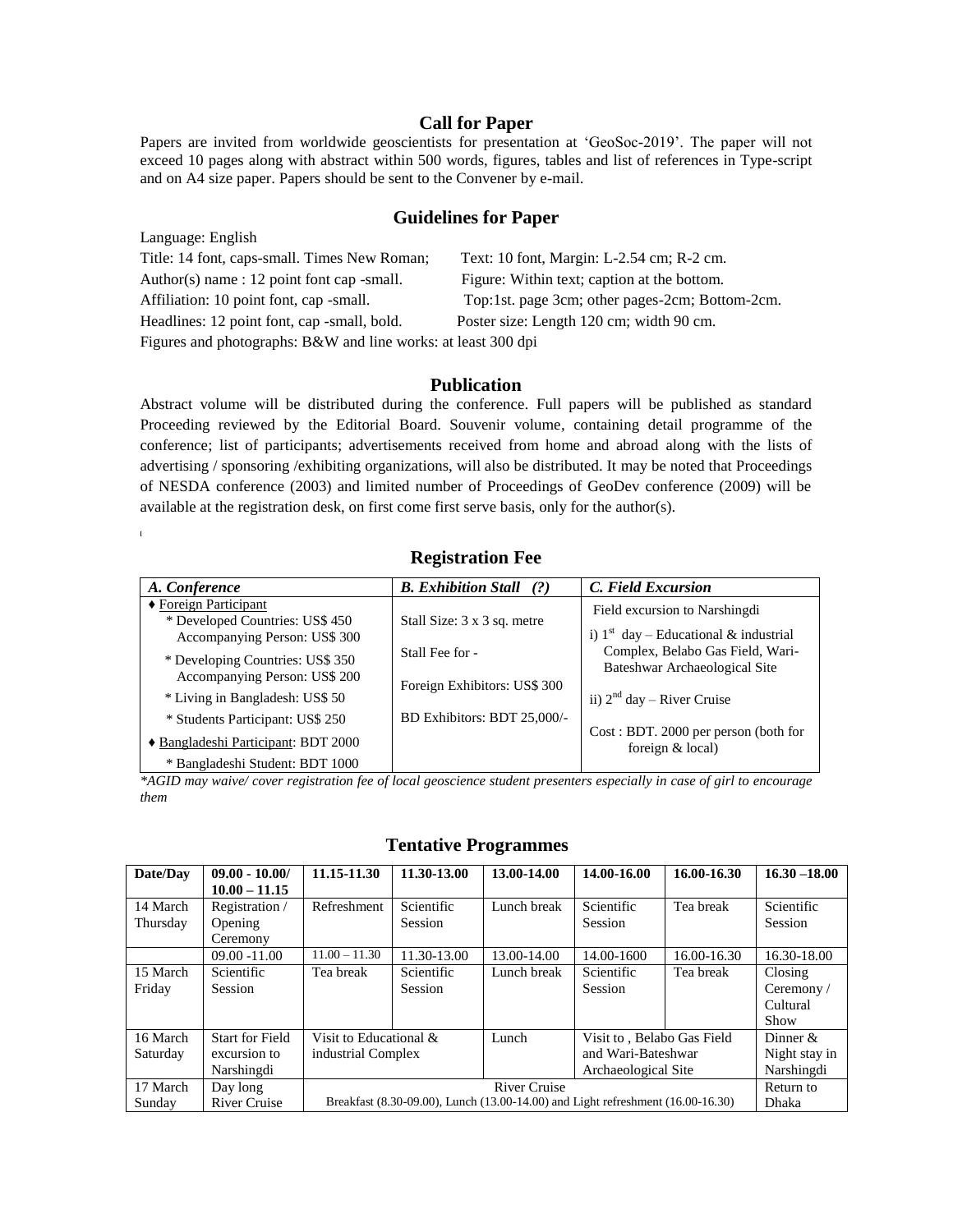#### **Accommodation**

Accommodation expenses for all foreign participants during the conference in Dhaka are included in the registration fee excluding foreigners living in Bangladesh.

#### **Important Dates**

- Submission of Abstract **by November 2018**
- Submission of full paper as soft copy **by 15 December 2018**
- Official Invitation Letter will be sent by **December 2018**

#### **Transport Facilities**

**Local:** Free transportation will be provided for foreign delegates from Shahjalal International airport to hotel on arrival and also from hotel to the airport at the time of departure.

**International:** Biman Bangladesh Airlines is the Official Airlines of GeoSoc with 25% discount on all available system fare to avail from different points of Biman network for the delegates to attend the GeoSoc conference in Dhaka from 14-17 March 2019.

Tickets on discounted fares are to be collected directly from Biman counter without involving any agents and delegates will have to present their invitation letter at Biman Counter as evidence, a copy of which will be retained for their record. This fare excludes applicable taxes payable at the time of ticketing.

Foreign delegates are requested to contact Biman counter well in advance for reservation and ticketing formalities.

#### **Host Country – Bangladesh**

**Bangladesh** is a part of Bengal Basin – the largest delta of the world built up by the three major river system – the Ganges, the Meghna and the Brahmaputra. The country is a land of beauty with evergreen vegetation, lash green paddy fields, networks of interconnected rivers and channels, long sandy beach and hilly terrains. Thick Recent Alluvium covers 80% of the country and Pleistocene paleo-soil and Tertiary sedimentary rock occupy the rest. Panoramic views of the south-eastern coastal part, **the Cox's Bazaar Sea Beach**, the largest unbroken beach of the world and the southwestern part, UNESCO declared world heritage **the Sundarban** are the attraction for tourism. Architectural beauty of the *Jumuna Bridge*, the longest one across the Jamuna river on the north-western part of the country is another attraction for tourism. Natural gas, coal, peat, hard rock, limestone, glass sand, white clay and mineral sands are mineral deposits of the country.

**Dhaka** is the captal city of Bangladesh, founded in 1608 as the seat of the Imperial Mughal Viceroys of Bengal, stands on the bank of River Buriganga. This city is densely populated having many modern and ancient architectural buildings and historical places like *the Lalbagh Fort, the Ahsan Manzil, Bolda Garden, National Museum, Dhaka University, Baitul Mukarram Mosque*, National Zoo, Botanical Garden, Suhrawardy Uddan (Garden), Chandrima Uddan (Garden), *National Assembly Complex (Jatiyo Sangshad--National Parliament Complex);* Ramna Green and Bangla Academy which attracts tourists. The *Shonargaon Folk Arts & Craft Museum* and *the Savar Sriti Shoudha* (National Mausoleum) 29 and 30 km away from Dhaka are also attractive for tourism.

#### *Addresses for Correspondence*

#### *International:*

Convener, GeoSoc Ms. Afia Akhtar President, AGID & SAAWG Former Director General, GSB <afia@agni.com>

#### **Local:**

Director General, GSB Md. Abdul Aziz Khan Director, GSB<br>
Seeologicalsurvebd@gmail.com> Member, BERC Mohammad Ab [<geologicalsurvebd@gmail.com>](mailto:geologicalsurvebd@gmail.com) Member, BERC Mohammad Abdul Aziz Patwary

Co-Convener, GeoSoc Co-Convener, GeoSoc Member Secretary, GeoSoc [<mdabdul\\_azizkhan@yahoo.com>](mailto:mdabdul_azizkhan@yahoo.com) [<azizpatwary@yahoo.com>](mailto:azizpatwary@yahoo.com)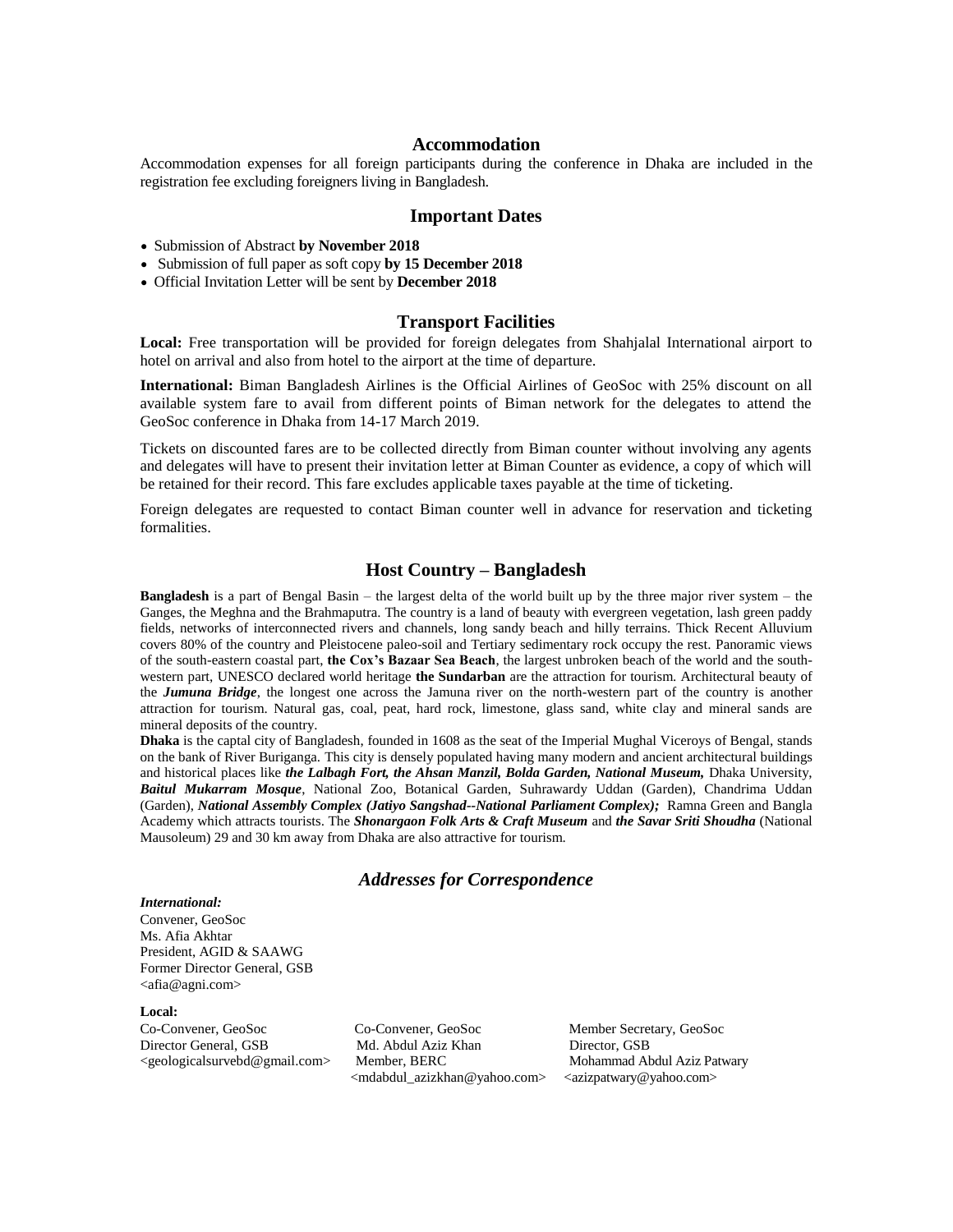### **Registration Form**

(to be sent by email within November 15, 2018)

| iii) Poster presentation---------- -- iv) Attend field trip----------------------------              |
|------------------------------------------------------------------------------------------------------|
|                                                                                                      |
| Title of $paper(s)$ :                                                                                |
|                                                                                                      |
|                                                                                                      |
|                                                                                                      |
| Attendance: Confirm--------------------Probable----------------------Uncertain---------------------- |

# **Registration Fee:**

| <b>Category of participants</b>        | <b>Registration Fee</b> | <b>Category of participants</b> | <b>Registration Fee</b> |
|----------------------------------------|-------------------------|---------------------------------|-------------------------|
| Foreign:<br><b>Developed countries</b> |                         | <b>Bangladesh</b>               |                         |
| i) Participant                         | US\$ 430                | i) Participant                  | <b>BDT 2000</b>         |
| ii) Accompanying person                | <b>US\$ 300</b>         | ii) Accompanying person         | <b>BDT 2000</b>         |
| <b>Developing countries</b>            |                         | <b>Student</b>                  |                         |
| i) Participant                         | <b>US\$ 350</b>         | i) Foreign student              | <b>US\$ 250</b>         |
| ii) Accompanying person                | <b>US\$ 200</b>         | ii) Bangladesh student          | <b>BDT</b> 1000         |

**Number of participants--------------Total payment of Registration Fee-----------------------US\$ / BDT**

#### **Field Excursion:**

| <b>Excursion Area</b>                                           | <b>Excursion Fee</b> | Number of      | <b>Total payment</b> |
|-----------------------------------------------------------------|----------------------|----------------|----------------------|
|                                                                 | per Person           | participant(s) |                      |
| (i) Educational and Industrial Complex at BDT 2000 for          |                      |                |                      |
| Narshingdi, (ii) Belabo Gas Field, (iii) Wari-   all (foreigner |                      |                |                      |
| Bateshwar Archaeological Site, Narshingdi and                   | and Bangladeshi      |                |                      |
| (iv) River Cruise                                               | participants)        |                |                      |

Note: All payments are preferable in cash at the Registration Desk during the conference.

**Signature-------------------------------------------------------Date------------------------------------------**

(Photocopies will be accepted)